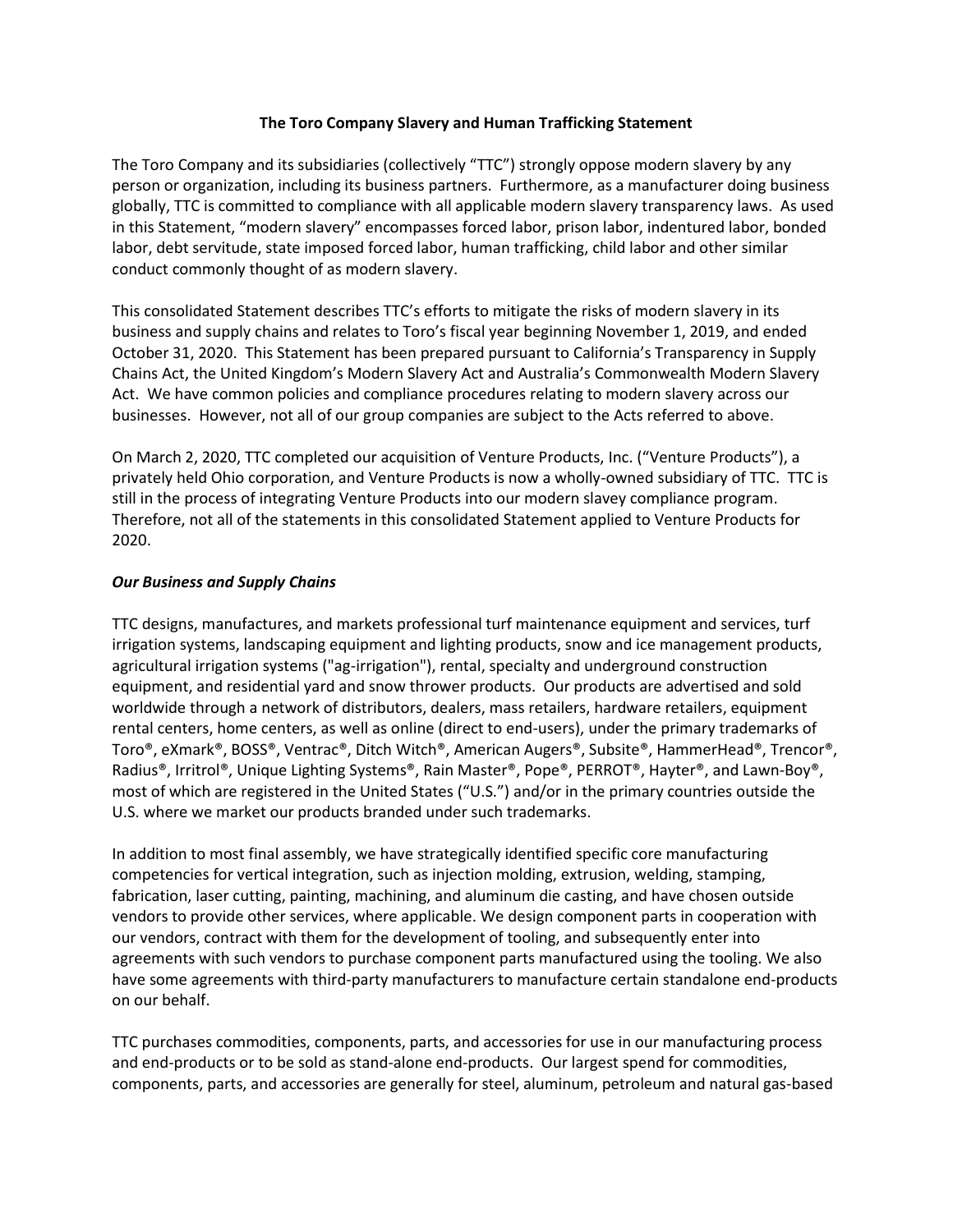resins, copper, lead, rubber, linerboard, engines, transmissions, transaxles, hydraulics, electric motors, and others, all of which we purchase from several suppliers around the world.

### *Policies and Contractual Terms*

TTC's **Code of Conduct (Code)**, available in multiple languages a[t www.thetorocompany.com/ethics,](https://thetorocompany.gcs-web.com/corporate-governance/code-conduct) requires all employees to conduct business with high moral, ethical and legal standards, and to comply with both the letter and spirit of the law, wherever and whenever we conduct business.

Among other things, the Code describes our commitment to complying with recognized health and safety standards, respecting diversity and inclusion, and maintaining a work environment that is free from intimidating, hostile and offensive behavior. The Code does not explicitly mention modern slavery. However, as noted in our most recent Code training, the Code is intended to provide a framework for ethical decision-making. Failure to comply with the Code and related TTC policies may result in disciplinary action up to and including termination of employment.

Our **Supplier Terms of Commerce (STOC)**, available a[t www.thetorocompany.com/sustainability/people,](http://www.thetorocompany.com/sustainability/people) affirms that TTC is committed to complying with all U.S. and international laws and regulations and expects its suppliers to support that commitment. Our suppliers are required to respect the basic human rights of their own workforce and to certify that their employment practices and work conditions are non-discriminatory and not detrimental to the health and well-being of their employees. Moreover, TTC will not accept parts, components or products from any supplier that utilizes illegal child labor or convict, forced or indentured labor in any stage of the mining, production, manufacturing, contracting or subcontracting of the merchandise or any component thereof. The purchase agreements that TTC enters into with suppliers incorporate by reference the terms, requirements, protocols and processes in our STOC.

In accordance with the North Korea Sanctions Act of 2016, as amended by CAATSA Section 321(b), our STOC states that TTC expects our suppliers to implement policies and procedures to ensure that no North Korean labor is used anywhere in the supply chain of merchandise, or any component thereof, supplied to TTC. In addition, we are supplementing our STOC in 2021 to take into account the U.S. Customs and Border Protection Withhold Release Order regarding cotton products produced in China's Xinjiang Uyghur Autonomous Region.

TTC suppliers are required to sign the STOC before they can become approved suppliers. In 2020, TTC began transitioning our suppliers to a new vendor management system. As part of this transition process, new and legacy TTC suppliers are required to agree to the terms, requirements, protocols and processes set forth in the current version of our STOC. Suppliers that do not comply with the expectations and requirements set forth in the STOC may be reviewed and evaluated accordingly for future business and sourcing decisions.

TTC's **Human Rights Policy (Policy)**, available a[t www.thetorocompany.com/sustainability/people,](http://www.thetorocompany.com/sustainability/people) is informed by the principles of the United Nations' Universal Declaration of Rights and reflects our values and commitments towards all human rights. Regarding involuntary labor, the Policy affirms our belief that all labor must be voluntary. The Policy emphasizes that we stand against all forms of child labor and forced labor including indentured labor, bonded labor, military labor, slave labor and any form of human trafficking. The Policy further states that we will not tolerate within our business or supply chain any act of recruiting, harboring, transporting, providing or obtaining a human being for compelled labor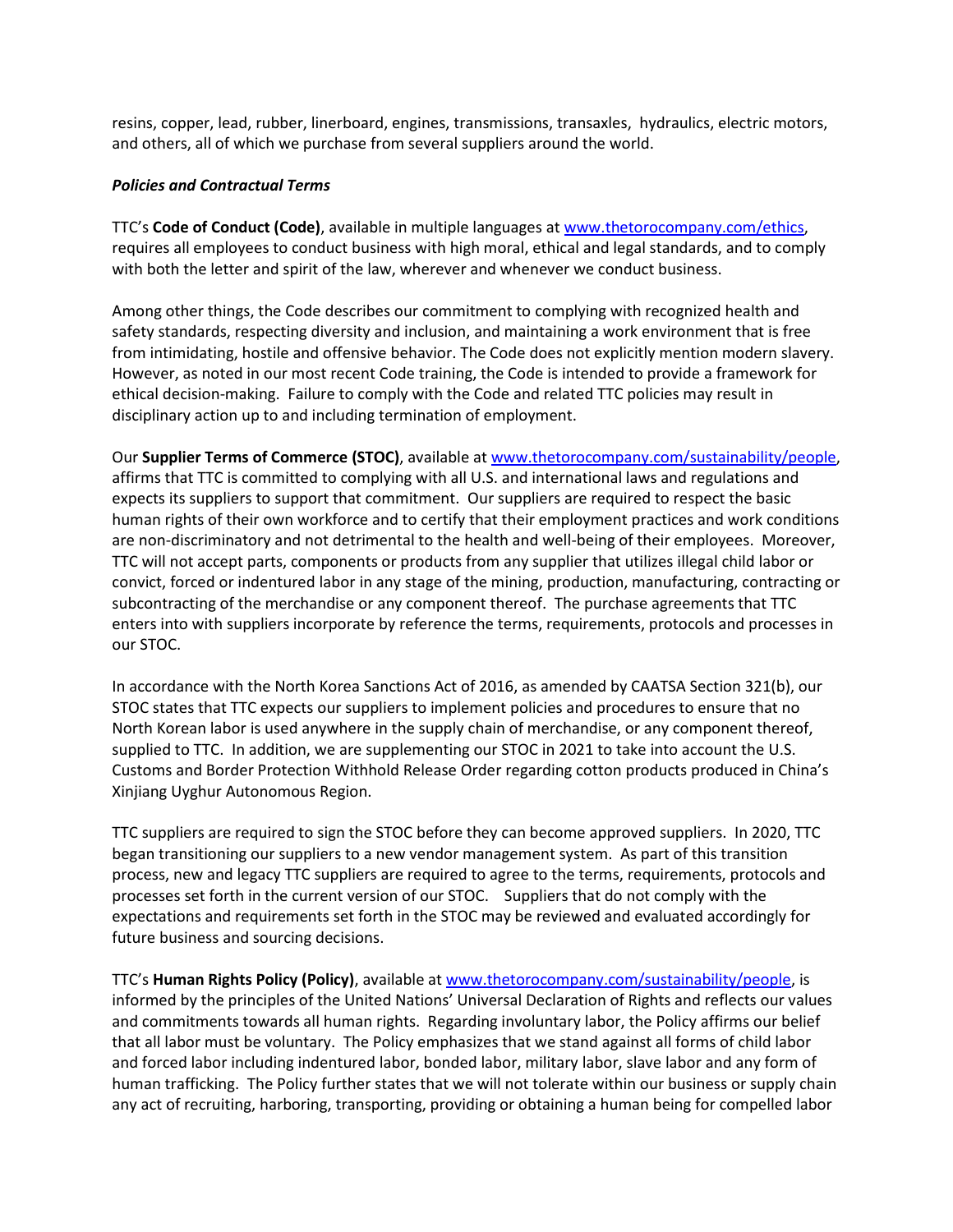or other unlawful purposes and that we expect all of our business partners to comply with local labor and employment laws wherever they operate.

## *Training*

TTC conducts annual Code of Conduct training and requires all employees to complete such training.

## *Right of Inspection*

Our STOC gives TTC or its designated representative the right to conduct an on-site inspection of its supplier's production facilities, scheduled in advance by agreement of the parties during regular business hours and conducted in a non-disruptive manner. Failure to comply or refusal of the TTC employee or designated representative to inspect may subject all outstanding orders to cancellation.

# *Reporting Violations*

TTC provides multiple ways for its employees to ask for help regarding ethical concerns and to report any misconduct or suspected violation of the Code without fear of retaliation. TTC also has reporting mechanisms that can be used by suppliers, their workers and other third parties. Concerns or suspected violations of TTC's Supplier Terms of Commerce or Employee Code of Conduct can be reported anonymously to Toro's Ethics helpline website at <http://www.thetorocompany.com/ethicshelpline> or by making a confidential call to our ethics helpline, where the operators speak the local language, at:

| Australia            | 1-800-955-174                              |
|----------------------|--------------------------------------------|
| Belgium              | 0-800-100-10, followed by 1-800-850-7247   |
| China                | 4006612175                                 |
| Germany              | 0-800-225-5288, followed by 1-800-850-7247 |
| Italy                | 800-797121                                 |
| Mexico               | 001-844-237-4647                           |
| Poland               | 00-800-151-0270                            |
| Romania              | 0800477041                                 |
| United Kingdom       | 0808-234-9109                              |
| <b>United States</b> | 1-800-850-7247                             |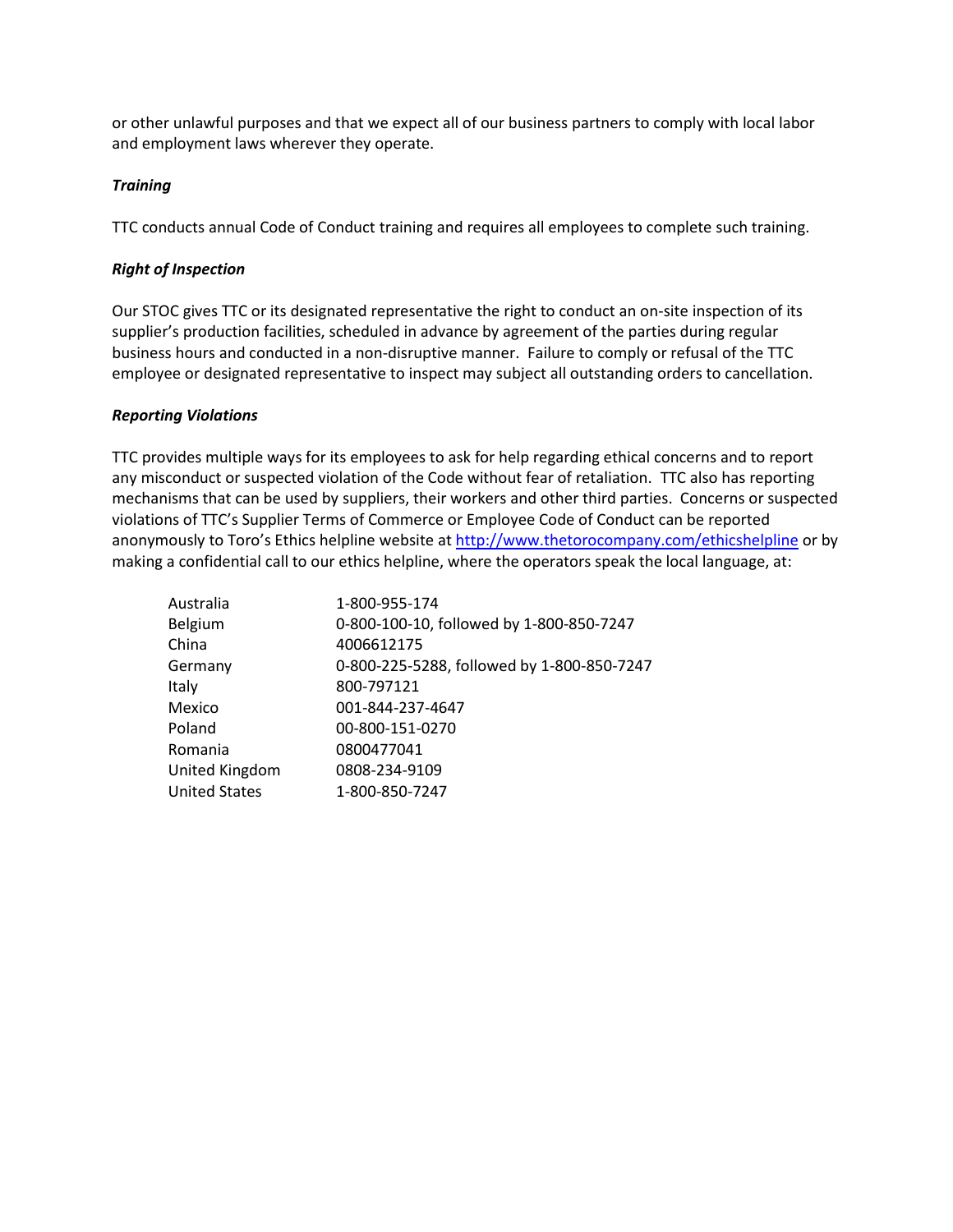Solely for purposes of compliance with the UK Modern Slavery Act, this Statement has been approved by the Toro Principal Manufacturing Limited Board of Directors, on March 22, 2021, and signed by a director of that entity on the date indicated below.

# **TORO PRINCIPAL MANUFACTURING LIMITED**

 $\mathrm{By:}\qquad$  Bradley W. Dolan Director

Date: March 22, 2021